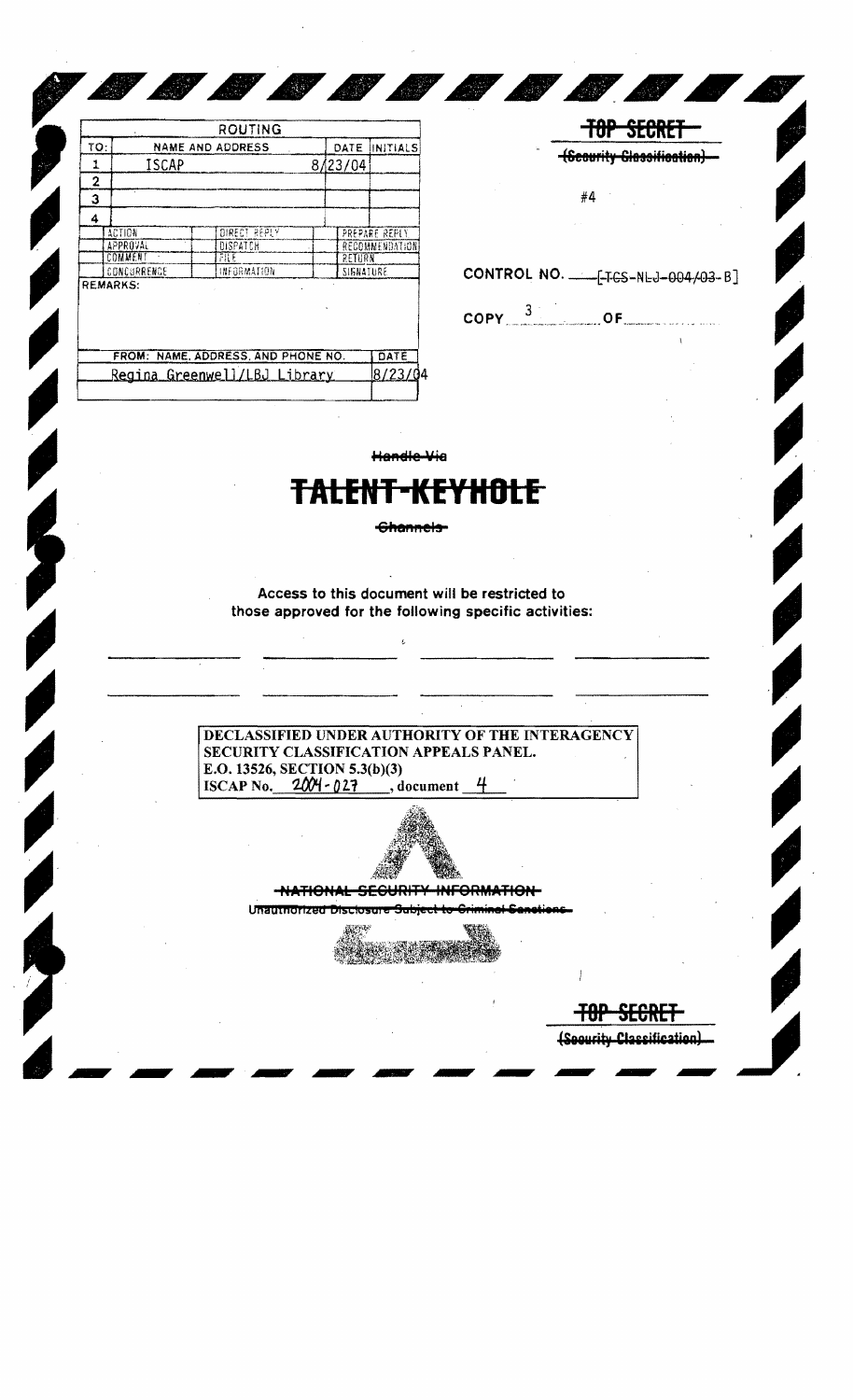THE PRESIDENT'S DAILY BRIEF 4 OCTOBER 1968

1. Mexico

LEJ LIBRARY Mandatory Review Case #  $M103136150H$  Appen Document #4

No new outbreaks have been reported from Mexico City this morning. Neither has there been any student reaction to the announcement that the Olympic games would go on, although earlier yesterday some plans to sabotage Olympic installations were being considered.

<del>SIGINT</del>

 $\bigstar$ 

It now seems clear the battle Wednesday night was a premeditated provocation by well-armed students. They remain in an ugly mood--a mood matched by government security forces. It is hard to see how more trouble can be avoided.

Portion identified as unresponsive to appeal

Para ser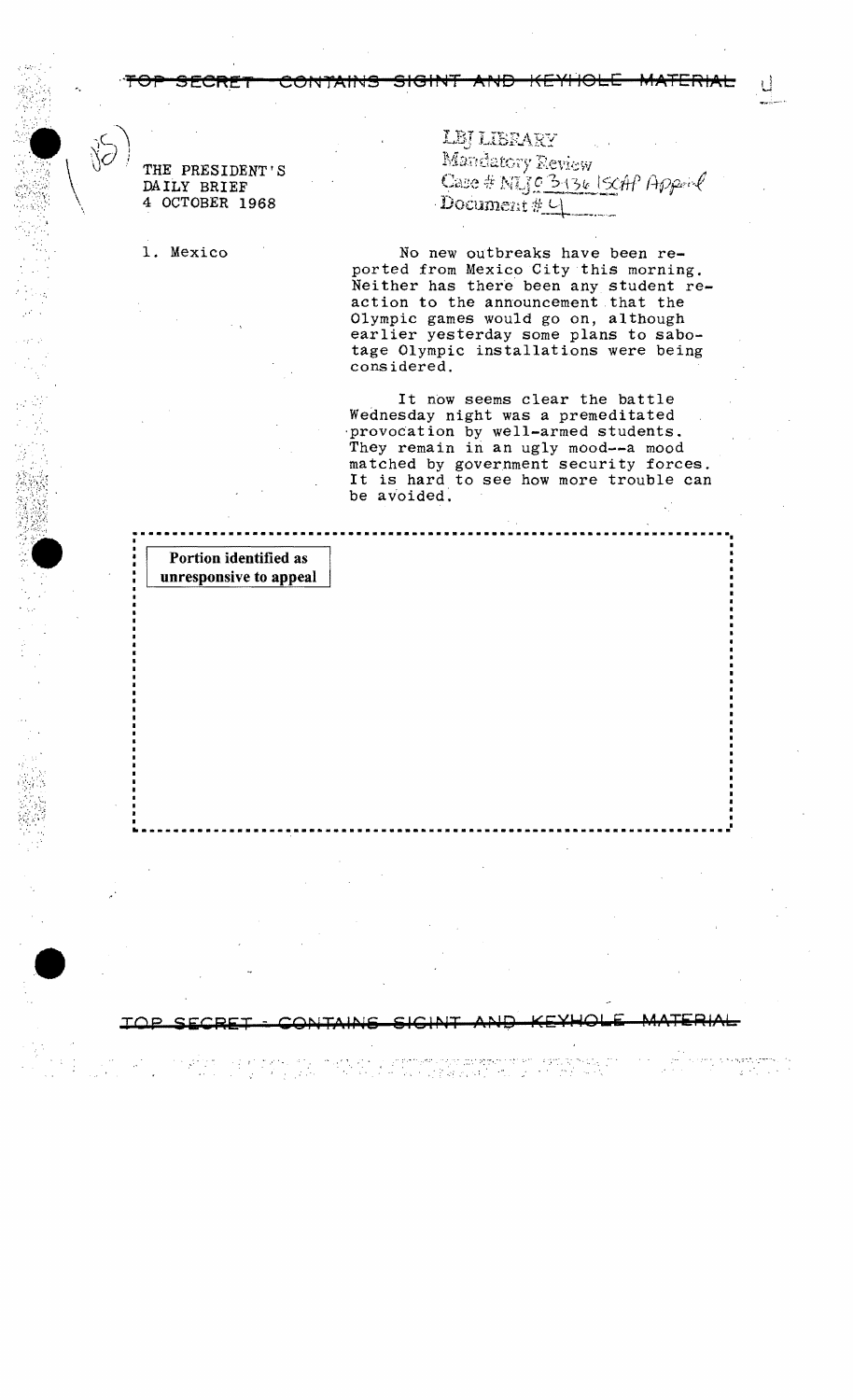| ᠁ᢦ᠊᠍᠊ᠣ<br>ਤਾ<br><u>our d</u>                    | ᡨ |  |
|-------------------------------------------------|---|--|
|                                                 |   |  |
|                                                 |   |  |
| Portion identified as<br>unresponsive to appeal |   |  |
|                                                 |   |  |
|                                                 |   |  |
|                                                 |   |  |
|                                                 |   |  |
|                                                 |   |  |
|                                                 |   |  |
|                                                 |   |  |
| Portion identified as<br>unresponsive to appeal |   |  |
|                                                 |   |  |
|                                                 |   |  |
|                                                 |   |  |
|                                                 |   |  |
|                                                 |   |  |
|                                                 |   |  |
|                                                 |   |  |
|                                                 |   |  |
|                                                 |   |  |
|                                                 |   |  |
|                                                 |   |  |
|                                                 |   |  |
|                                                 |   |  |
|                                                 |   |  |
|                                                 |   |  |
|                                                 |   |  |
|                                                 |   |  |

 $\hat{\mathcal{F}}$ 

 $\frac{1}{\sqrt{2}}\frac{d\mathbf{r}}{d\mathbf{r}}$  $\begin{array}{l} \mathbb{Z} \times \mathbb{Z} \times \mathbb{R} \\ \mathbb{Z} \times \mathbb{Z} \times \mathbb{R} \end{array}$ ang persengkanan<br>Sebagai di S  $\tilde{\gamma}_\star$  $\frac{\partial}{\partial t}$ Ĵ 99  $\sim 10^{-10}$ TF. n gi P)<br>Pr  $\hat{\phi}_i$  $\ddot{\phantom{a}}$